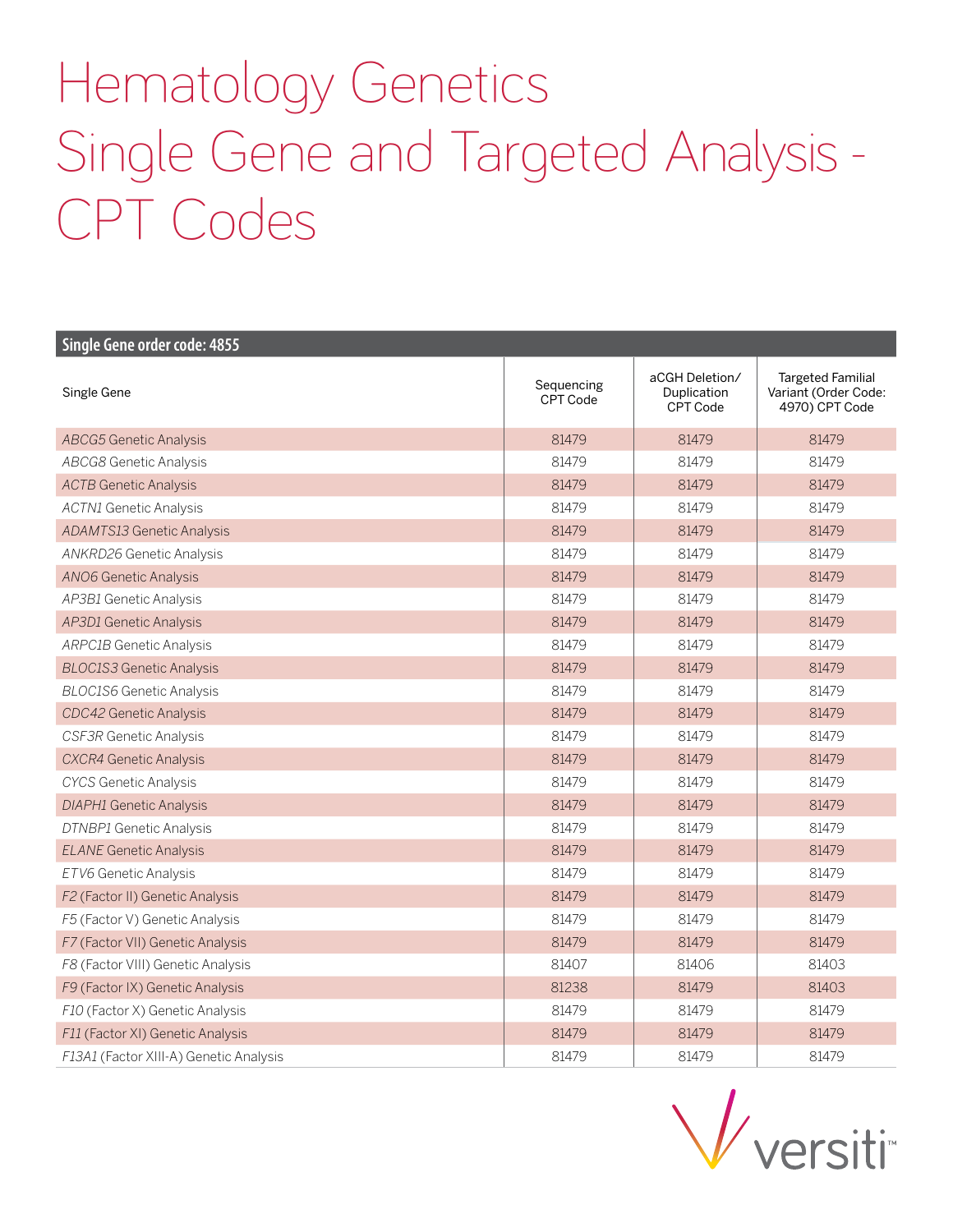| Single Gene order code: 4855          |                        |                                           |                                                                    |
|---------------------------------------|------------------------|-------------------------------------------|--------------------------------------------------------------------|
| Single Gene                           | Sequencing<br>CPT Code | aCGH Deletion/<br>Duplication CPT<br>Code | <b>Targeted Familial</b><br>Variant (Order Code:<br>4970) CPT Code |
| F13B (Factor XIII-B) Genetic Analysis | 81479                  | 81479                                     | 81479                                                              |
| <b>FERMT3 Genetic Analysis</b>        | 81479                  | 81479                                     | 81479                                                              |
| <b>FGA Genetic Analysis</b>           | 81479                  | 81479                                     | 81479                                                              |
| <b>FGB Genetic Analysis</b>           | 81479                  | 81479                                     | 81479                                                              |
| <b>FGG Genetic Analysis</b>           | 81479                  | 81479                                     | 81479                                                              |
| FLI1 Genetic Analysis                 | 81479                  | 81479                                     | 81479                                                              |
| <b>FLNA Genetic Analysis</b>          | 81479                  | 81479                                     | 81479                                                              |
| <b>FYB1</b> Genetic Analysis          | 81479                  | 81479                                     | 81479                                                              |
| G6PC3 Genetic Analysis                | 81479                  | 81479                                     | 81479                                                              |
| GATA1 Genetic Analysis                | 81479                  | 81479                                     | 81479                                                              |
| <b>GATA2 Genetic Analysis</b>         | 81479                  | 81479                                     | 81479                                                              |
| GFI1 Genetic Analysis                 | 81479                  | 81479                                     | 81479                                                              |
| <b>GFI1B Genetic Analysis</b>         | 81479                  | 81479                                     | 81479                                                              |
| <b>GGCX Genetic Analysis</b>          | 81479                  | 81479                                     | 81479                                                              |
| <b>GNE Genetic Analysis</b>           | 81406                  | 81479                                     | 81403                                                              |
| GP1BA Genetic Analysis                | 81479                  | 81479                                     | 81479                                                              |
| <b>GP1BB</b> Genetic Analysis         | 81404                  | 81479                                     | 81403                                                              |
| GP6 Genetic Analysis                  | 81479                  | 81479                                     | 81479                                                              |
| <b>GP9 Genetic Analysis</b>           | 81479                  | 81479                                     | 81479                                                              |
| HAX1 Genetic Analysis                 | 81479                  | 81479                                     | 81479                                                              |
| HOXA11 Genetic Analysis               | 81479                  | 81479                                     | 81479                                                              |
| HPS1 Genetic Analysis                 | 81479                  | 81479                                     | 81479                                                              |
| HPS3 Genetic Analysis                 | 81479                  | 81479                                     | 81479                                                              |
| HPS4 Genetic Analysis                 | 81479                  | 81479                                     | 81479                                                              |
| HPS5 Genetic Analysis                 | 81479                  | 81479                                     | 81479                                                              |
| HPS6 Genetic Analysis                 | 81479                  | 81479                                     | 81479                                                              |
| <b>HRG Genetic Analysis</b>           | 81479                  | 81479                                     | 81479                                                              |
| ITGA2B Genetic Analysis               | 81479                  | 81479                                     | 81479                                                              |
| <b>ITGB3</b> Genetic Analysis         | 81479                  | 81479                                     | 81479                                                              |
| JAGN1 Genetic Analysis                | 81479                  | 81479                                     | 81479                                                              |
| <b>KDSR Genetic Analysis</b>          | 81479                  | 81479                                     | 81479                                                              |
| KNG1 Genetic Analysis                 | 81479                  | 81479                                     | 81479                                                              |
| <b>LAMTOR2 Genetic Analysis</b>       | 81479                  | 81479                                     | 81479                                                              |
| <b>LMAN1</b> Genetic Analysis         | 81479                  | 81479                                     | 81479                                                              |
| LYST Genetic Analysis                 | 81479                  | 81479                                     | 81479                                                              |
| MCFD2 Genetic Analysis                | 81479                  | 81479                                     | 81479                                                              |
| <b>MECOM Genetic Analysis</b>         | 81479                  | 81479                                     | 81479                                                              |
| MPIG6B Genetic Analysis               | 81479                  | 81479                                     | 81479                                                              |
| MPL Genetic Analysis (Inherited)      | 81479                  | 81479                                     | 81479                                                              |
| MYH9 Genetic Analysis                 | 81479                  | 81479                                     | 81479                                                              |
| <b>NBEA Genetic Analysis</b>          | 81479                  | 81479                                     | 81479                                                              |
| NBEAL2 Genetic Analysis               | 81479                  | 81479                                     | 81479                                                              |
| P2RY12 Genetic Analysis               | 81479                  | 81479                                     | 81479                                                              |
| PLA2G4A Genetic Analysis              | 81479                  | 81479                                     | 81479                                                              |
| <b>PLAU Genetic Analysis</b>          | N/A                    | 81479                                     | N/A                                                                |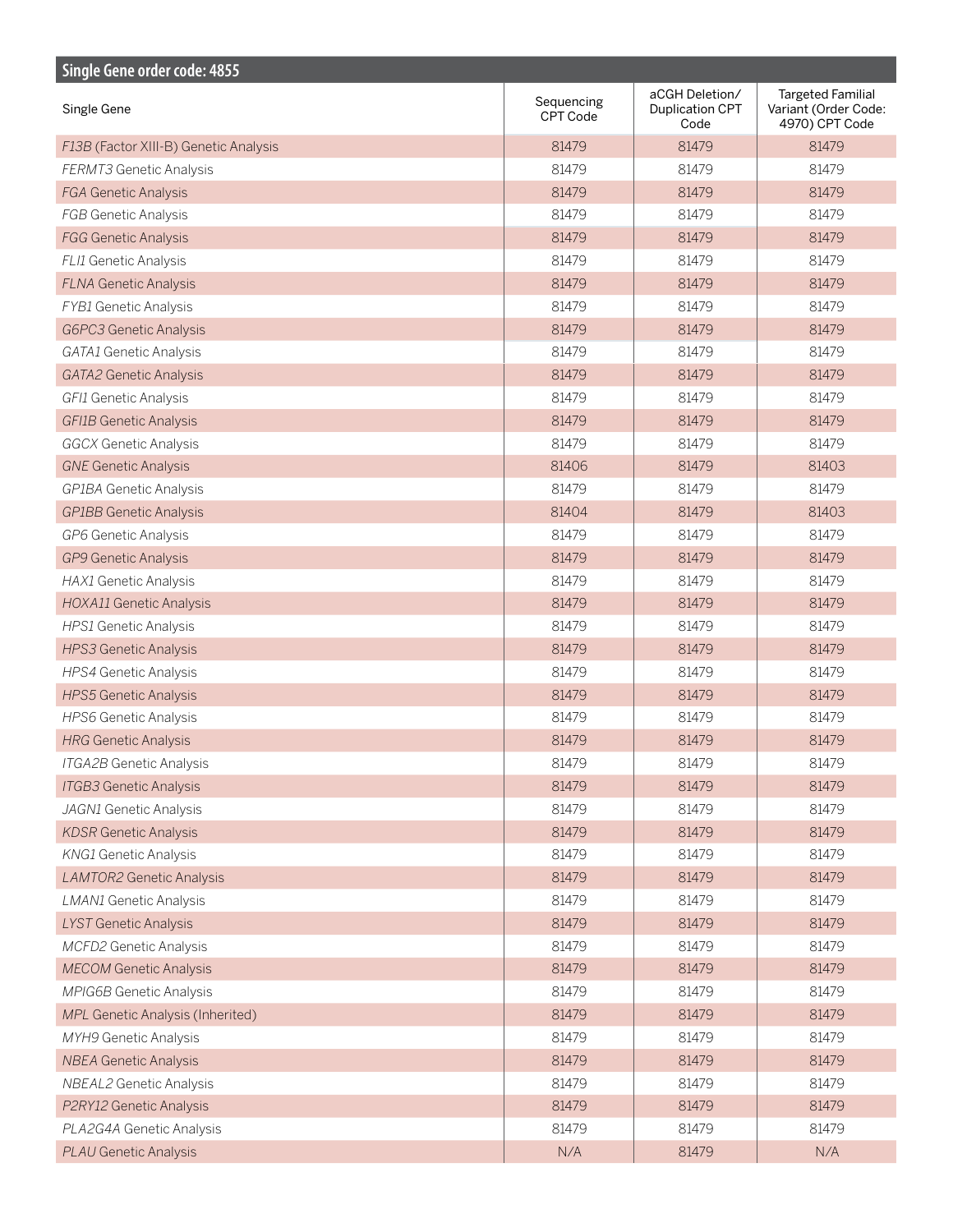| <b>Single Gene order code: 4855</b>                                                             |                               |                                                  |                                                                    |  |  |
|-------------------------------------------------------------------------------------------------|-------------------------------|--------------------------------------------------|--------------------------------------------------------------------|--|--|
| <b>Single Gene</b>                                                                              | Sequencing<br><b>CPT Code</b> | aCGH Deletion/<br>Duplication<br><b>CPT Code</b> | <b>Targeted Familial</b><br>Variant (Order Code:<br>4970) CPT Code |  |  |
| <b>PLG Genetic Analysis</b>                                                                     | 81479                         | 81479                                            | 81479                                                              |  |  |
| <b>PRKACG Genetic Analysis</b>                                                                  | 81479                         | 81479                                            | 81479                                                              |  |  |
| <b>PROC Genetic Analysis</b>                                                                    | 81479                         | 81479                                            | 81479                                                              |  |  |
| <b>PROS1 Genetic Analysis</b>                                                                   | 81479                         | 81479                                            | 81479                                                              |  |  |
| RAB27A Genetic Analysis                                                                         | 81479                         | 81479                                            | 81479                                                              |  |  |
| RAC2 Genetic Analysis                                                                           | 81479                         | 81479                                            | 81479                                                              |  |  |
| RASGRP2 Genetic Analysis                                                                        | 81479                         | 81479                                            | 81479                                                              |  |  |
| <b>RBM8A Genetic Analysis</b>                                                                   | 81479                         | 81479                                            | 81479                                                              |  |  |
| RNU4ATAC Genetic Analysis                                                                       | 81479                         | 81479                                            | 81479                                                              |  |  |
| <b>RUNX1</b> Genetic Analysis (Inherited)                                                       | 81479                         | 81479                                            | 81479                                                              |  |  |
| <b>SBDS</b> Genetic Analysis                                                                    | 81479                         | 81479                                            | 81479                                                              |  |  |
| SERPINA1 Genetic Analysis (available as Targeted Analysis, 4970, or<br>included in panels ONLY) | n/a                           | n/a                                              | 81479                                                              |  |  |
| SERPINC1 Genetic Analysis                                                                       | 81479                         | 81479                                            | 81479                                                              |  |  |
| <b>SERPIND1 Genetic Analysis</b>                                                                | 81479                         | 81479                                            | 81479                                                              |  |  |
| SERPINE1 Genetic Analysis                                                                       | 81479                         | 81479                                            | 81479                                                              |  |  |
| <b>SERPINF2 Genetic Analysis</b>                                                                | 81479                         | 81479                                            | 81479                                                              |  |  |
| SLC37A4 Genetic Analysis                                                                        | 81406                         | 81479                                            | 81403                                                              |  |  |
| <b>SLFN14 Genetic Analysis</b>                                                                  | 81479                         | 81479                                            | 81479                                                              |  |  |
| <b>SRC</b> Genetic Analysis                                                                     | 81479                         | 81479                                            | 81479                                                              |  |  |
| STIM1 Genetic Analysis                                                                          | 81479                         | 81479                                            | 81479                                                              |  |  |
| STXBP2 Genetic Analysis                                                                         | 81479                         | 81479                                            | 81479                                                              |  |  |
| TAZ Genetic Analysis                                                                            | 81406                         | 81479                                            | 81403                                                              |  |  |
| <b>TBXA2R Genetic Analysis</b>                                                                  | 81479                         | 81479                                            | 81479                                                              |  |  |
| <b>TBXAS1 Genetic Analysis</b>                                                                  | 81479                         | 81479                                            | 81479                                                              |  |  |
| <b>TCIRG1</b> Genetic Analysis                                                                  | 81479                         | 81479                                            | 81479                                                              |  |  |
| <b>THBD Genetic Analysis</b>                                                                    | 81479                         | 81479                                            | 81479                                                              |  |  |
| <b>THPO Genetic Analysis</b>                                                                    | 81479                         | 81479                                            | 81479                                                              |  |  |
| <b>TUBB1</b> Genetic Analysis                                                                   | 81479                         | 81479                                            | 81479                                                              |  |  |
| USB1 Genetic Analysis (same as C16ORF57)                                                        | 81479                         | 81479                                            | 81479                                                              |  |  |
| <b>VIPAS39 Genetic Analysis</b>                                                                 | 81479                         | 81479                                            | 81479                                                              |  |  |
| <b>VKORC1</b> Genetic Analysis                                                                  | 81479                         | 81479                                            | 81479                                                              |  |  |
| <b>VPS13B Genetic Analysis</b>                                                                  | 81408                         | 81407                                            | 81403                                                              |  |  |
| VPS33B Genetic Analysis                                                                         | 81479                         | 81479                                            | 81479                                                              |  |  |
| VPS45 Genetic Analysis                                                                          | 81479                         | 81479                                            | 81479                                                              |  |  |
| VWF Genetic Analysis (All Exons)                                                                | 81408                         | 81408                                            | 81403                                                              |  |  |
| <b>WAS Genetic Analysis</b>                                                                     | 81406                         | 81406                                            | 81479                                                              |  |  |
| <b>WIPF1 Genetic Analysis</b>                                                                   | 81479                         | 81479                                            | 81479                                                              |  |  |